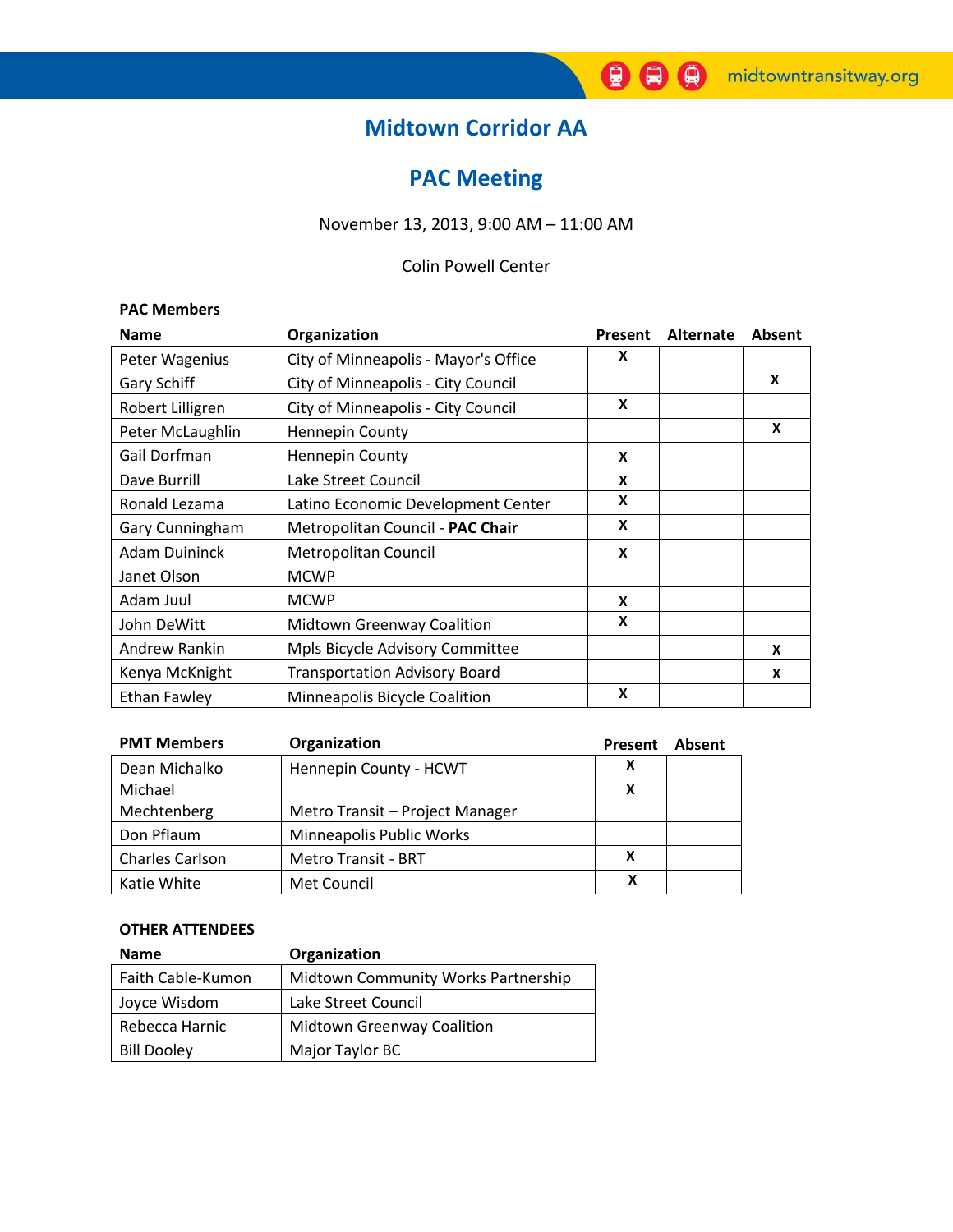$\bigcirc$   $\bigcirc$   $\bigcirc$  midtowntransitway.org

#### **CONSULTANTS**

| <b>Name</b>         | Organization |
|---------------------|--------------|
| Joe Kern            | <b>SRF</b>   |
| Mona Elabbady       | <b>SRF</b>   |
| Joy Miciano         | ZAN          |
| Liz Heyman          | <b>SRF</b>   |
| Lisa Rasmussen      | KHA          |
| <b>Steve Wilson</b> | <b>SRF</b>   |

## Meeting Notes

#### 1. Project Updates

- Mike Mechtenberg reviewed the agenda  $\bullet$
- Mike reviewed follow-up for the action items that were discussed at the September PAC meeting.
	- $\circ$  The project team met with multiple city and regional agencies, including Hennepin County staff, to receive input and guidance on issues that have come up in the corridor.
	- o Mike is continuing to meet with business groups and owners.
		- There is a meeting tomorrow night at Mercado Central
			- **There are upcoming meetings at the Midtown Global Market**

#### 2. Presentation

- Mike reviewed the ridership data and the cost estimates  $\bullet$ 
	- o The ridership numbers are very strong
	- o The capital costs are in line with regional and national examples
		- At this point in the study the capital costs include a fairly large contingency
	- $\circ$  A PAC member asked if the dual alignment offered opportunities for cost savings (i.e. less station locations, shorter distances etc.)
		- Station locations remain the same for each mode for all the alternatives.
		- Service plan adjusted slightly: frequency dialed back to balance between the modes.
		- **The enhanced bus alignment is slightly shorter in the Dual Alignment** 
			- The enhanced bus would terminate at Uptown Transit center in the west.
			- This adjustment was made, because a bus would have a much longer trip from West Lake to Uptown Station than the trip via rail in the Midtown Greenway.
	- $\circ$  A PAC member asked how much bridge work is incorporated into the cost estimate
		- The concepts tried to minimize impacts to the bridges
		- **The project will have to add pier protection to the bridges**
		- In areas where there is double track, the south abutment of two bridges will have to be reconstructed.
		- There will be an added retaining wall added in front of other bridge abutments to protect the existing bridge abutments.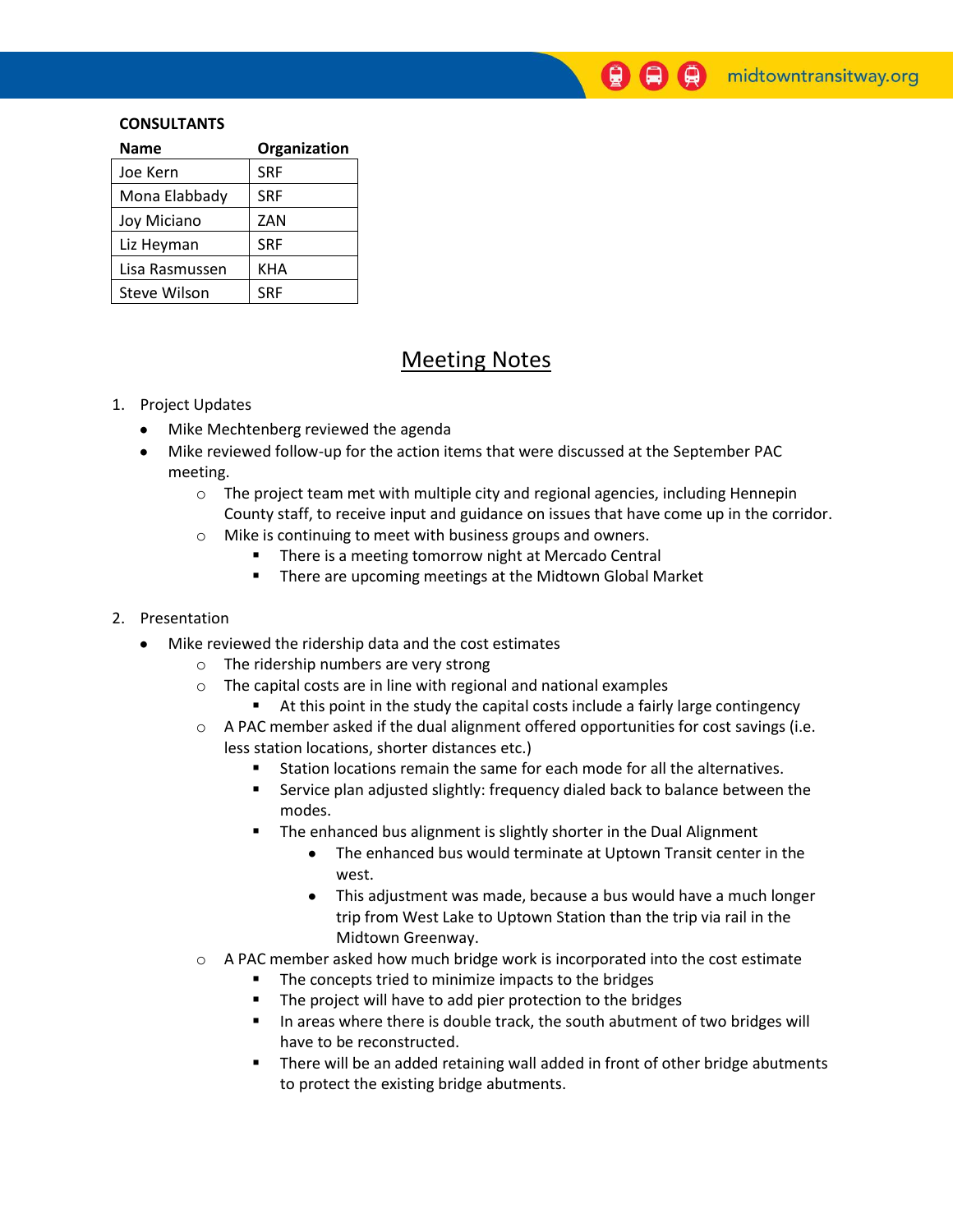- $\circ$  A PAC member asked if there is any economic impact analysis to measure the return on investment of the transitway.
	- The project team is working on the economic impact analysis.
	- **The economic analysis will be ready in late December.**
	- A PAC member noted that the corridor is already successful, so it's hard to measure what came in anticipation of a transitway investment.
- $\circ$  A PAC member noted that a transitway is needed to serve the diverse community in the corridor – the project is not all about economic development.
- A PAC member noted that there has been a tremendous amount of outreach for this process and that they are very happy with the process.
- Mike noted that there is little to no differences in the demography of both alignments.
- The Greenway alignments have the highest potential for impacts to historic and cultural resources.
- Single versus double track  $\bullet$ 
	- o A PAC member asked why it's necessary to have double track at stations
		- In case of emergencies, double track makes it easy to pull another train around a train that is out of service.
		- A PAC member asked if there is any other way to mitigate emergency situation other than using double track at stations.
	- o Mike reviewed the two options for single-track sections in the corridor.
		- Metro Transit rail operations felt comfortable with the additional single-track segments.
		- The CAC is pleased the project is considering extra segments of single track.
		- **The project team will present a range of options for the rail alternative (single,** double track as well as turf track)
		- The project team will not be asking the PAC to vote on a specific track configuration. More research will need to be done on this issue as the project moves forward.
- Either a streetcar vehicle or a light rail vehicle (LRV) could run on the proposed track configuration.
	- $\circ$  John DeWitt said some members of the Midtown Greenway Coalition (MGC) would like to have a vehicle in place that can handle current ridership and allow for growth in ridership. However others in the coalition definitely do not want to see such a large vehicle.
	- o Using a LRV would allow Metro Transit to save on operating costs.
	- $\circ$  This corridor will always function more like an LRT corridor, because it is a dedicated guideway.
		- Stations will be platforms very similar to a LRT platform in terms of amenities and vertical circulation, but they will be smaller.
	- $\circ$  The project team is not asking the PAC to vote on a vehicle type at this phase in the project.
	- o Streetcar and LRVs are approximately the same width and height.
	- $\circ$  A PAC member noted that you could do some interesting interlining with Southwest LRT if you use the same vehicles.
		- Specifically you could run a train for the Uptown Art Fair
	- $\circ$  A PAC member noted that in terms of international examples, LRT and streetcar systems are actually a spectrum. Most lines around the world are mix of both technologies.
	- o A PAC member asked if a LRT is faster, because it stops less.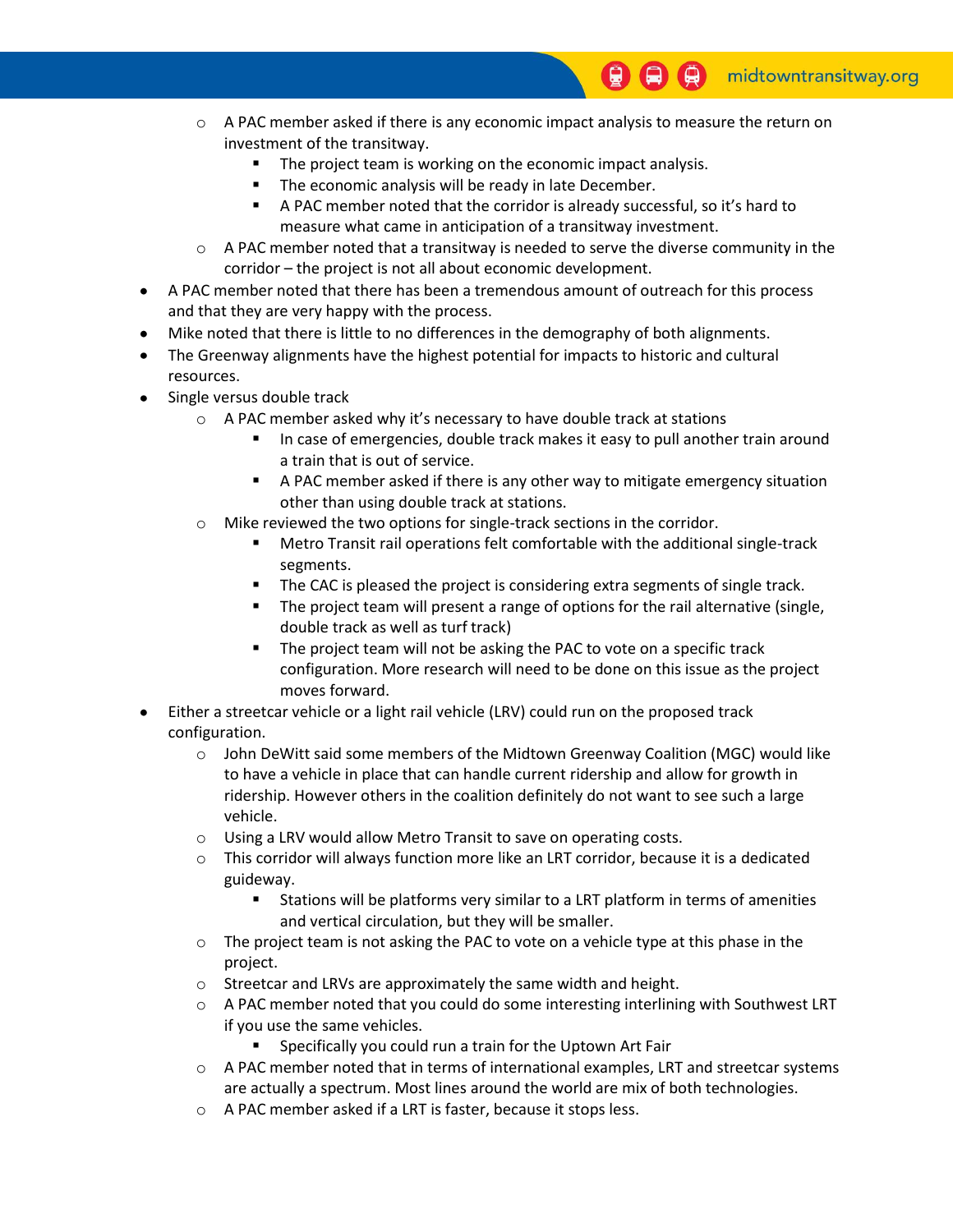- In this corridor, the stop spacing would be the same no matter what kind of vehicle is used.
- Whether a system is considered a 'streetcar' or 'LRT' system is more a function of the stop spacing and the operating plan than the vehicle.
- Pier protection
	- $\circ$  With rail or bus traffic reintroduced to the Midtown Greenway the existing bridge piers would need to be reinforced with concrete.
	- $\circ$  Currently, the project team does not know how high or wide the pier protection would need to be. This would need to be researched in further study phases.
- At-grade street crossings
	- $\circ$  East Isles neighborhood is concerned with the noise impacts at the at-grade crossings.
	- $\circ$  The general consensus is that the project does not need the full gate arms with dinging bells.
		- No consensus on what would be used. This will be explored in the next project phases.
	- $\circ$  A PAC member noted that 5<sup>th</sup> Avenue also is an at-grade crossing.
	- Yes, the project team is looking at this crossing as well.
- Connection with SWLRT
	- o A PAC member asked about the discussion around rerouting SWLRT.
		- This study was designed around the SWLRT LPA if the LPA changed than this project would drastically change too.
		- **Peter Wagenius commented that the additional study being conducted for** SWLRT is NOT reviewing the Midtown Greenway for a reroute of LRT.
			- The study is looking at a new alignment for the freight line that is currently in the Southwest Corridor.
- Historic status
	- o A PAC member asked what the historic status actually means.
		- The historic status is a combination of multiple features in the corridor ('trenchiness', bridges, retaining walls, etc.).
		- The historic district is most likely not a fatal flaw of the project, but it will add time and money to the project timeline and budget.
		- A PAC member noted that the historic nature of the Greenway is valuable especially the trenchiness.
- Community outreach
	- $\circ$  Mike reviewed the groups that the project team is planning to meet with in the coming months.
	- $\circ$  Mike asked the PAC to send him contact information of any other groups they think he should try to meet with.
	- $\circ$  The project team will also be doing outreach at the Uptown and Chicago transit centers.
- Next steps for the PAC
	- $\circ$  Recommendations from the PAC will not include specific vehicle type of single/doubletrack segments.
- Other discussion
	- $\circ$  A PAC member asked what assumptions were regarding the look and feel of the stations.
		- **Station prototype layouts are on the project website.**